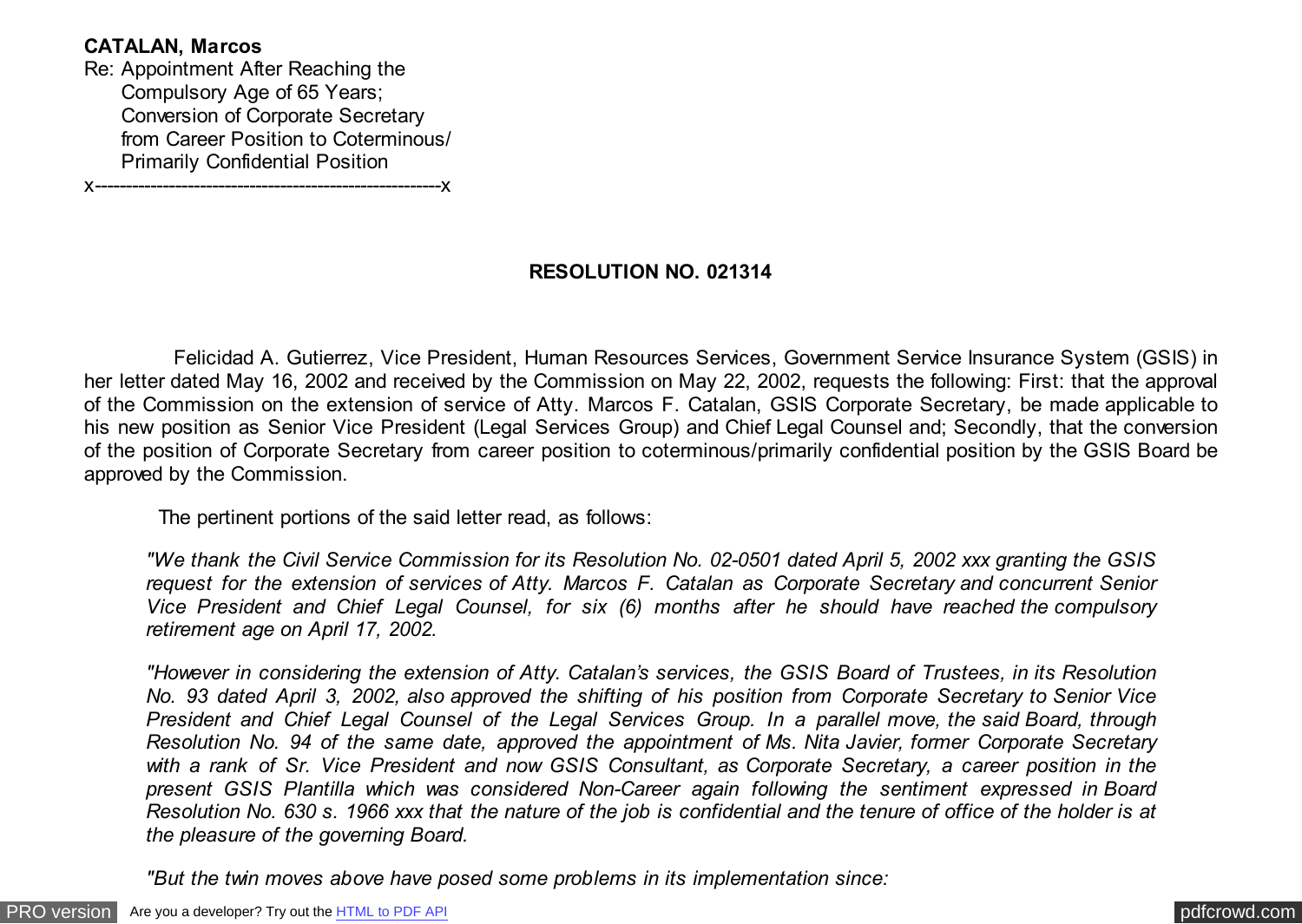*"A. The CSC approved the extension of services of Atty. Catalan as Corporate Secretary and concurrent SVP, Legal Services Group (LSG) and not as SVP, LSG.*

*"B. The position of Corporate Secretary under the existing GSIS plantilla is a career position and therefore, appointment thereto as a non-career official shall be made only after CSC approval of its conversion.*

*"To enable the GSIS to continue to avail of the extended services of Atty. Catalan as Senior Vice President, Legal Services Group, and to pave the smooth implementation of the permanent appointment of Ms. Javier as Confidential Corporate Secretary, we respectfully request that the CSC consider the following:*

*"1. That the April 5 CSC approval of the GSIS request for the extension of the services of Atty. Catalan as Corporate Secretary and concurrent SVP and Chief Legal Counsel be made applicable to his new designation as SVP, Legal Services Group.*

*"2. That the CSC approve the conversion of the position of Corporate Secretary in the GSIS from a Career to a Non Career position, taking into consideration the intent of the GSIS Board of Trustees."*

 Records show that in CSC Resolution No. 02-0501 dated April 5, 2002, the Commission granted the request of GSIS President Winston F. Garcia for the extension of service of Atty. Marcos F. Catalan, Corporate Secretary and concurrent Senior Vice President and Chief Legal Counsel of GSIS, from April 18, 2002 to October 17, 2002, after the latter's 65th birthday on April 17, 2002.

 Records also show that on April 3, 2002, in its Board Meeting No. 6, the GSIS Board issued Resolution No. 93 read, as follows:

 *"RESOLVED: That the Board APPROVE, as it does hereby, APPROVE, as recommended by the President and General Manager, the shifting of Atty. Marcos F. Catalan from Corporate Secretary to Senior Vice President (Legal Services Group) and Chief Legal Counsel and the extension of his services, subject to existing Rules and Regulations of the Civil Service Commission."*

Simultaneously on the same date, the Board also passed Resolution No. 94 stated, as follows:

 *"RESOLVED: That the Board APPROVE, as it does hereby, APPROVE the appointment of Ms. NITA P. JAVIER as Corporate Secretary, effective upon the shifting of Atty. Marcos F. Catalan to Senior Vice President (Legal Services Group) and Chief Legal Counsel. She shall continue to receive the salary of P100,000.00 a month and shall be entitled to other allowances and benefits for Salary Grade 28. It is understood that the*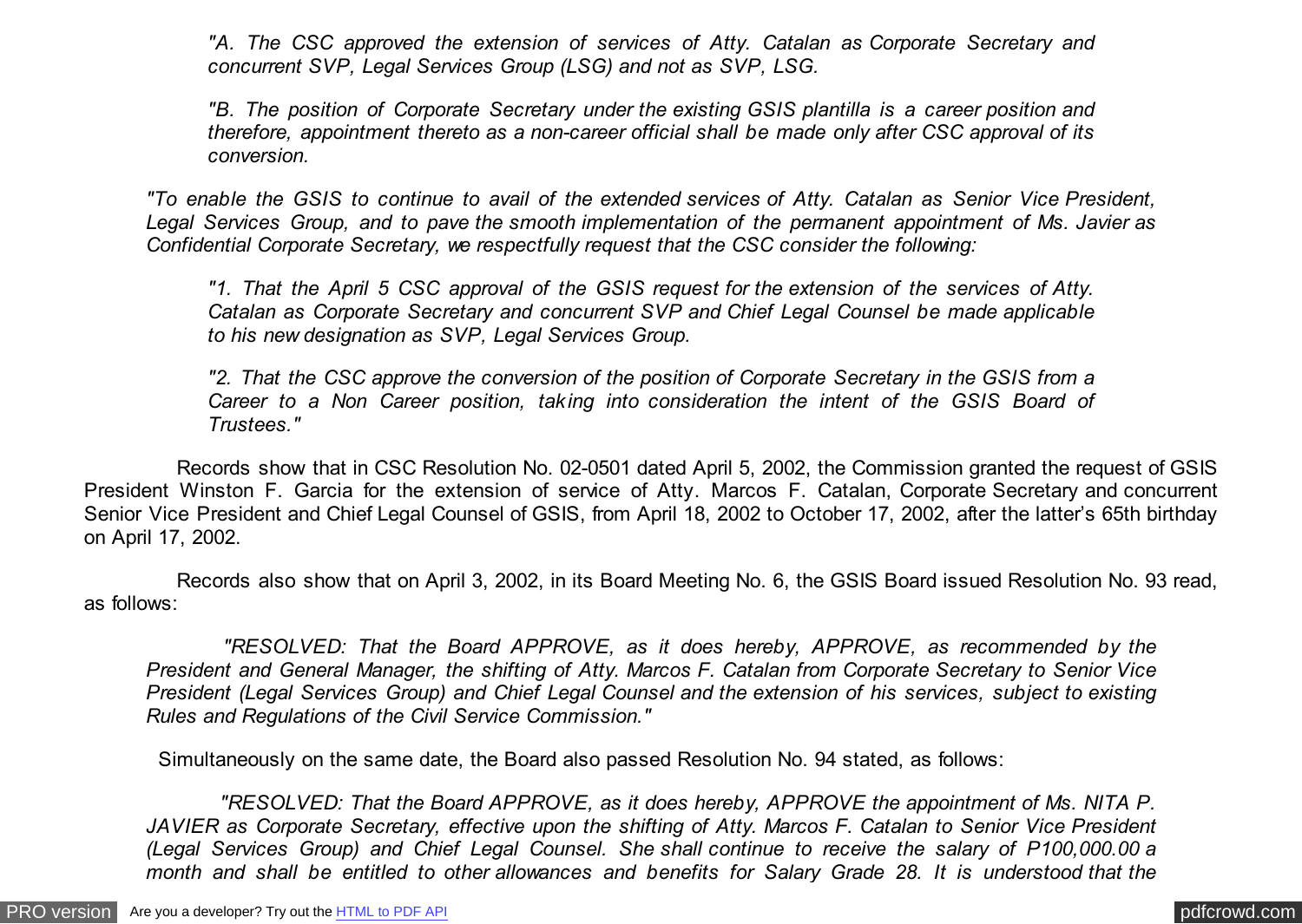*position shall be considered confidential in nature and the tenure of office is at the pleasure of the Board per Board Resolution No. 630 adopted on May 17, 1966.*

 *"Ms. Nita P. Javier shall perform the duties of Corporate Secretary and such other duties as may be directed by the Board of Trustees."*

The issues to be resolved are, as follows:

1. Whether the approval of the Commission relative to the request of GSIS President Winston F. Garcia for the extension of service of Atty. Marcos F. Catalan, who was then Corporate Secretary of GSIS and concurrent Senior Vice President and Chief Legal Counsel be made applicable to his new position as Senior Vice President, Legal Services Group, and Chief Legal Counsel.

2. Whether the Commission will approve the conversion by the GSIS Board on the position of Corporate Secretary of the GSIS from a Career position to Non-Career position.

Anent the first issue the Commission answers in the negative.

 When the Commission approved the extension of service of Atty. Catalan, he was then occupying the position of Corporate Secretary of GSIS. His concurrent position then as Senior Vice President and Chief Legal Counsel can only be considered as a designation or merely an imposition of additional duties which is merely temporary. When the GSIS Board made and approved Resolution No. 93, *"shifting"* Catalan from Corporate Secretary to Senior Vice President (Legal Services Group) and Chief Legal Counsel, he was actually *"appointed"* to a new position, thus vacating his former position.

 In point is **Memorandum Circular No. 27, Amendments to Section 12, Rule XIII of CSC MC No. 15,** s. 1999 which states, as follows:

 *"Section 12. a) No person who has reached the compulsory retirement age of 65 years can be appointed to any position in the government, subject only to the exception provided under subsection (b) hereof.*

*x x x*

 *"b) A person who has already reached the compulsory retirement age of 65 can still be appointed to a coterminous/primarily confidential position in the government.*

 *"A person appointed to a coterminous/primarily confidential position who reaches the age of 65 years is considered automatically extended in the service until the expiry date of his/her appointment or until his/her services are earlier terminated."*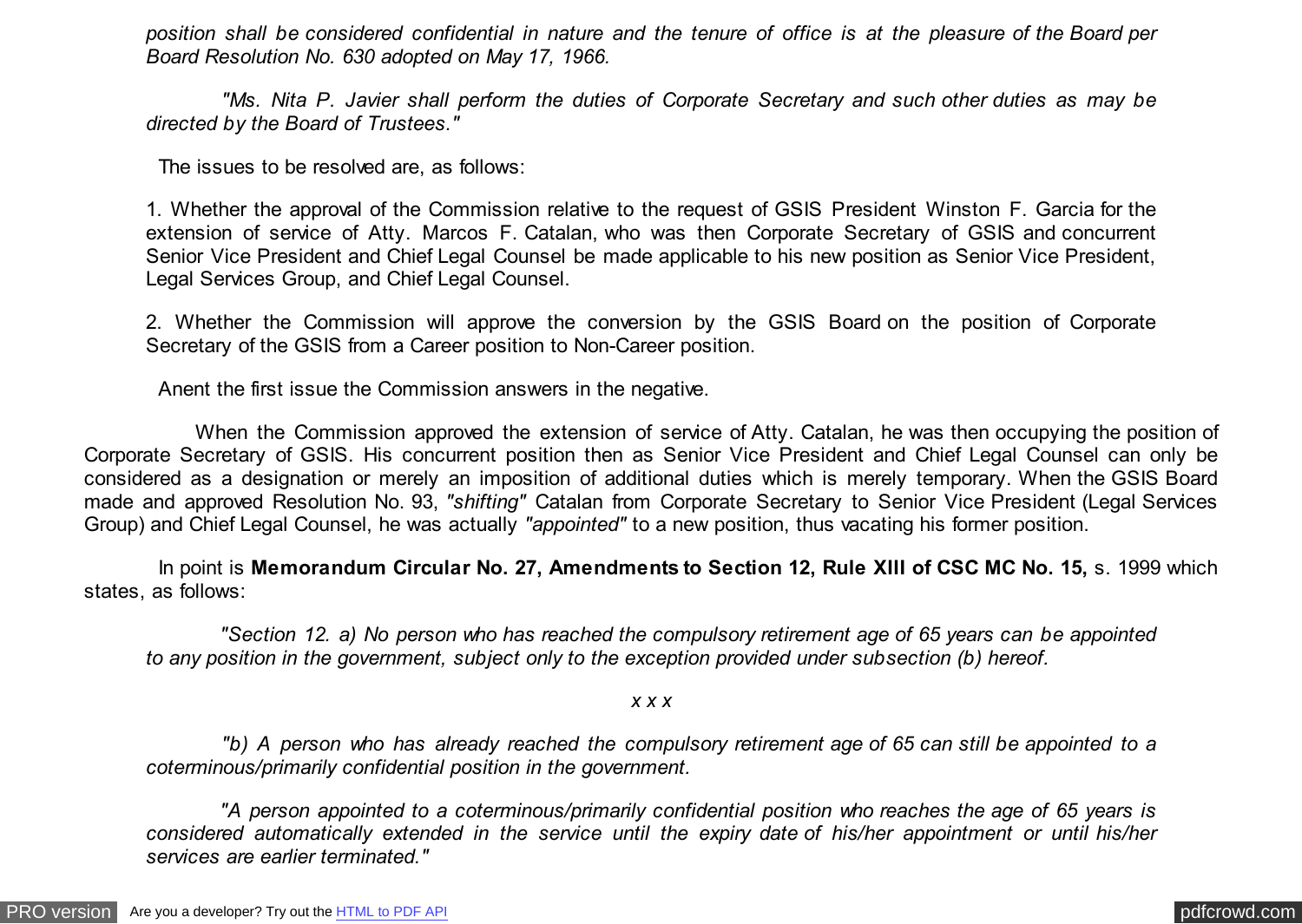Based on the aforequoted provision, as a general rule, a person who has reached the compulsory retirement age of 65 can no longer be appointed to any position in the government. The only exception is when the person who has reached the compulsory retirement age of 65 is appointed to a position in the government that is coterminous/primarily confidential in nature. This is because the services rendered during the period of extension shall no longer be considered part of government's service.

 When the GSIS Board *"shifted"* Catalan's position from Corporate Secretary to Chief Legal Counsel, it in effect appointed him to a new position which incidentally is a career position, therefore, prohibited by law. Records also show that although the subject positions have the same salary grade (SG 28), the plantilla item number is different. Corporate Secretary has a Plantilla Item No. 42, while Chief Legal Counsel has a Plantilla Item No. 101. This means that there is an issuance of new appointment though termed as *"shifting of position"*. This is evidenced by the fact that their respective functional duties and job description are different. And since Catalan is only on an extended service, he cannot be appointed to that new position. In fact, when the Commission granted the request for extension of service of Catalan, it is only applicable to his position as Corporate Secretary, in which he is under a permanent status. Thus, said approval cannot be made applicable to his new position as Chief Legal Counsel, which is also a career position.

 Consequently, the appointment issued to Nita P. Javier cannot be sustained as the position of Corporate Secretary is not yet vacant.

This brings us now to the second issue.

 While it is true the Commission can declare a particular position primarily confidential pursuant to **Section 12 (9), Chapter 3, Title I-A, Book V of the Administrative Code of 1987**, the High Court in the case of **Civil Service Commission and Philippine Amusement and Gaming Corporation versus Rafael Salas, 274 SCRA 414,** discussed the nature of a position which is primarily confidential, as follows:

*x x x*

 *"It is thus be safely determined therefrom that the occupant of a particular position can only be considered a confidential employee if the predominant reason why he was chosen by the appointing authority was, to repeat, the latter's belief that he can share a close intimate relationship with the occupant which ensures freedom of discussion, without fear of embarrassment or misgivings of possible betrayal of personal trust or confidential matters of state. Withal, where the position occupied is remote from that of the appointing authority, the element of trust between them is no longer predominant."*

 Thus, the position of Corporate Secretary can only be declared by the Commission *"primarily confidential"* only if there is a showing by the head of agency concerned or by the GSIS Board of a valid, factual and legal justification that from the nature of the functions of the office, there exists "close *intimacy*" between the appointee and the appointing authority which will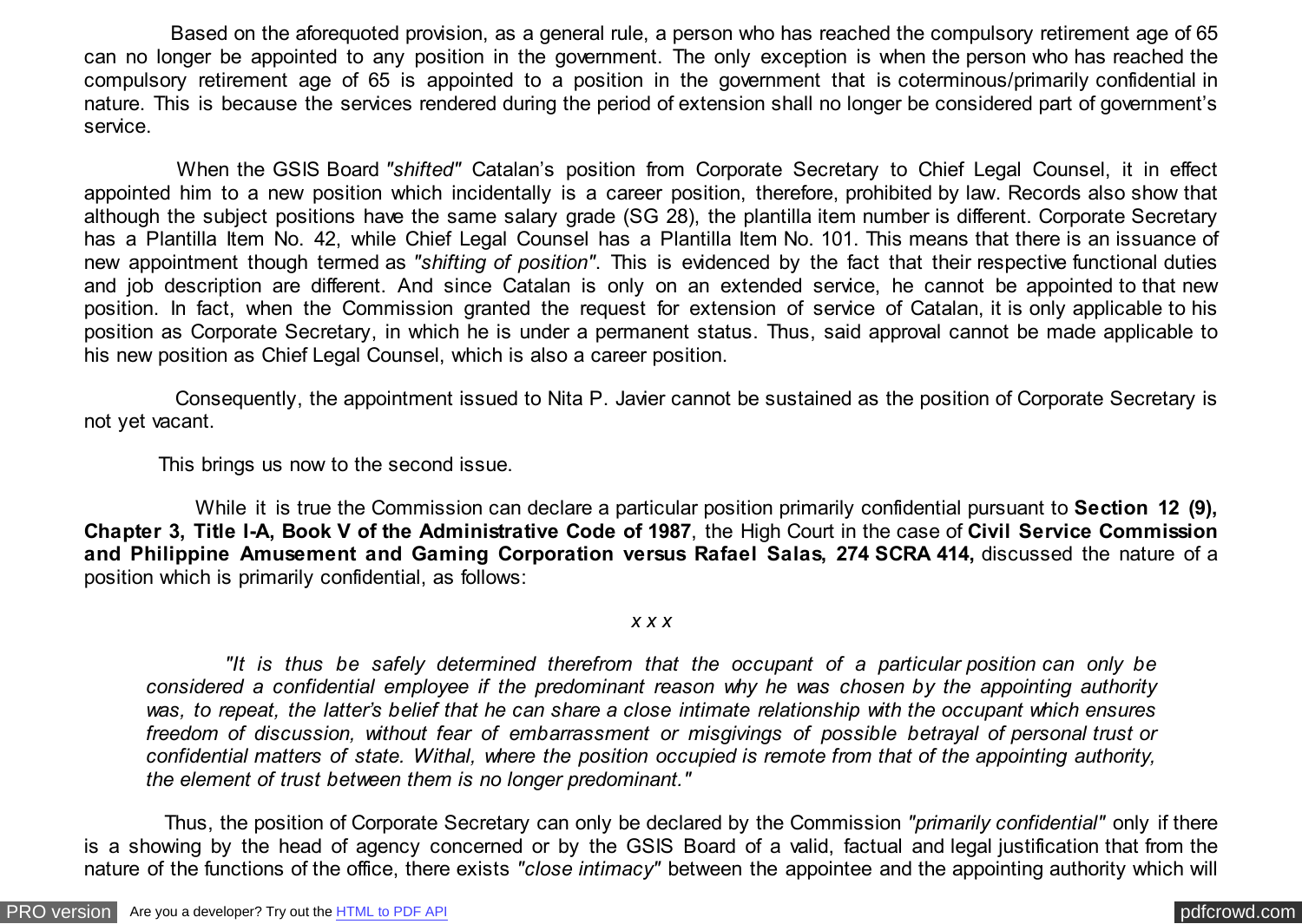ensure freedom of association without embarrassment or freedom from misgivings of betrayal of personal trust and confidential matters of state. In this case, the GSIS Board failed to adduce evidence and legal justification as to properly apprise this Commission of the nature-functions of the position of corporate secretary. Moreover, there is still an incumbent to said position and the same is not yet vacant. Catalan is still the corporate secretary of the GSIS Board. Hence, any appointment as Chief Legal Counsel is in blatant violation of the existing Civil Service Law and Rules. Hence, Nita P. Javier cannot be appointed as Corporate Secretary until the termination of Catalan's extended service. Resultingly, said position cannot be declared primarily confidential unless the same is deemed vacant and there exists a valid, factual and legal justification for such declaration.

**WHEREFORE, in view of the foregoing, the Commission rules, as follows:** 

- 1. Marcos F. Catalan who is granted an extension of service upon reaching the compulsory age of 65 years can no longer be appointed to any position in the government unless said position is coterminous/primarily confidential in nature.
- 2. The Commission cannot declare the position of GSIS Corporate Secretary *"primarily confidential"* because there is still an incumbent thereto and said position is not deemed vacant. Accordingly, the appointment issued to Nita P. Javier as Corporate Secretary is null and void. Also, there is no showing by the head of the agency concerned or the GSIS Board of valid, factual and legal justification that by the nature of the functions of the office, there exists a "close intimacy" between the appointee and the appointing authority which will ensure freedom of association without embarrassment or freedom from misgivings of betrayal of personal trust and confidential matters of state.

Quezon City, OCT 10 2002

(Signed) **KARINA CONSTANTINO-DAVID** Chairman

(Signed) **JOSE F. ERESTAIN, JR.** Commissioner

(Signed)

[PRO version](http://pdfcrowd.com/customize/) Are you a developer? Try out th[e HTML to PDF API](http://pdfcrowd.com/html-to-pdf-api/?ref=pdf) provided and the example of the HTML to PDF API [pdfcrowd.com](http://pdfcrowd.com)